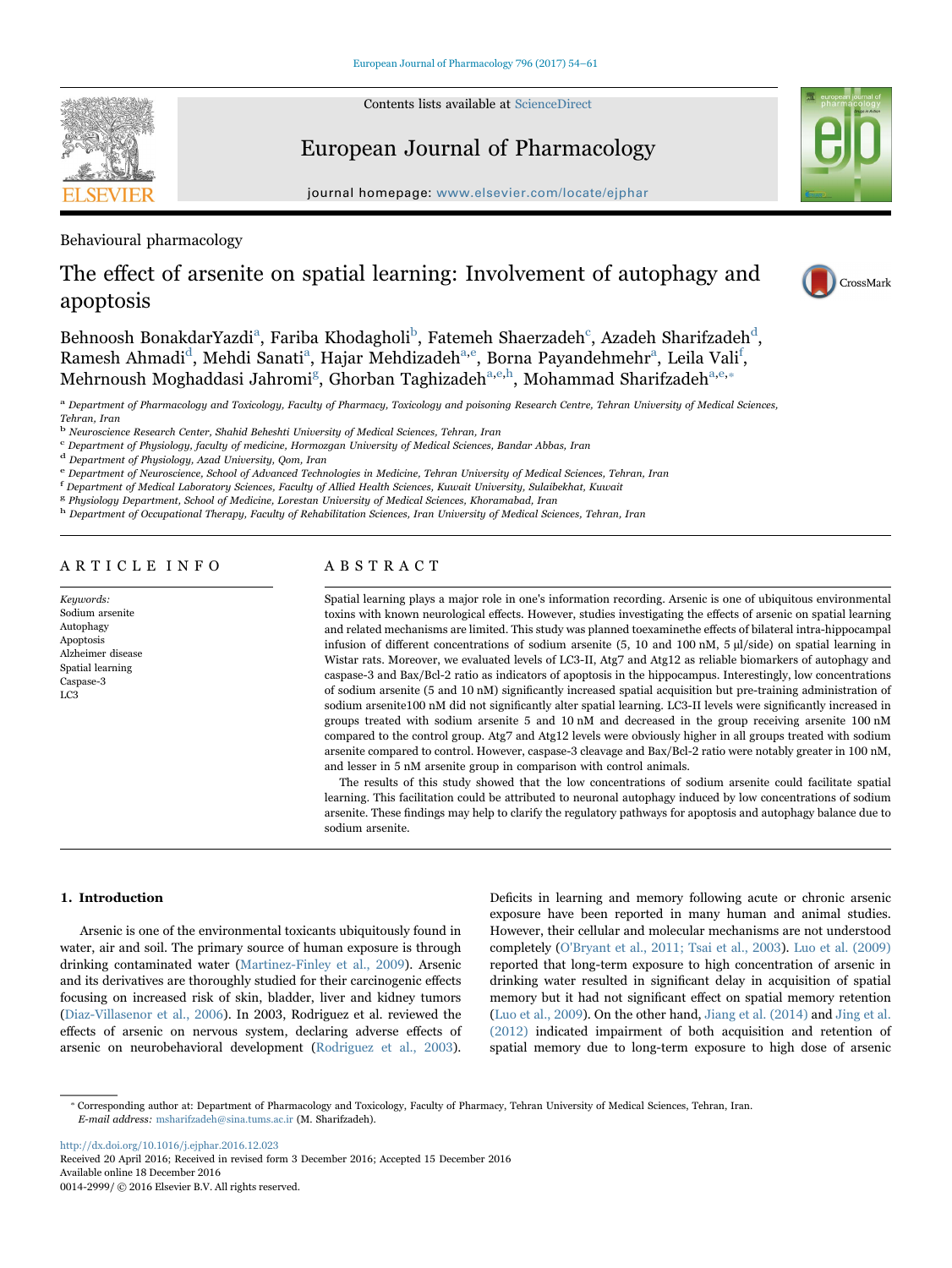([Jiang et al., 2014; Jing et al., 2012\)](#page-6-5). Then again, our recent study showed the dual effect of sodium arsenite on contextual and tone memory of Aβ-injected rats in pavlovian fear conditioning model. We found that low dose (1 and 5 nM) of sodium arsenite attenuated memory deficit induced by amyloid beta while high dose (10 and 100 nM) increased memory loss in these rats. Arsenite at these ultralow concentrations caused a marked increase in Nrf2 and CREB phosphorylation and a significant decrease in caspase-3 and NF-κB amount [\(Nassireslami et al., 2016](#page-6-7)). This dual effect of sodium arsenite may be observed in spatial learning; however, it has not yet been studied. Additionally, low doses of arsenite undergo enzymatic methylation in the liver to the extent of 80% after oral administration ([Vahter, 1981](#page-6-8)). It is worth mentioning that methylated arsenicals excreted more rapidly than inorganic arsenic in the urine ([Rodriguez](#page-6-9) [et al., 2001](#page-6-9)). Moreover methylated and inorganic arsenite have different effects on neuronal cells. It has been reported that in contrast to arsenite, methylated arsenicals did not cover cell viability of astrocytes ([Dringen et al., 2016\)](#page-6-10). So, regarding to the above description and the properties of low dose of sodium arsenite, we aimed at investigating the effects of local and direct intra-hippocampal injection of low and high doses of sodium arsenite on spatial memory.

Furthermore, it has been previously reported that sodium arsenite could induce both autophagic and apoptotic responses ([Bolt et al.,](#page-5-0) [2010, 2012; Keim et al., 2012\)](#page-5-0). Autophagy and apoptosis are two major types of programmed cell death that are main mechanisms for cells survival ([Salminen et al., 2013\)](#page-6-11). Apoptosis, a process triggering a signaling cascade to definitive cellular death, have been thoroughly investigated and it is established that two protein families are involved in its regulation: B lymphoma 2 (Bcl-2) family members and cysteineaspartic acid protease (caspase) family ([Bolt et al., 2010; D'Amelio](#page-5-0) [et al., 2012; Shin et al., 2011](#page-5-0)). Autophagy is considered as an evolutionarily cell survival process, which is responsible for degradation of long-lived proteins and removal of dysfunctional organelles ([Ding et al., 2013\)](#page-6-12). There are many pathways involved in the process of autophagosomes formation, fusion with lysosomes to form lysosomic vacuoles (i.e. autolysosomes) and their degradation [\(Yue et al., 2009\)](#page-7-0). Two ubiquitin-like pathways are important in forming autophagic vesicle. The first is covalent conjugation of Atg12 and Atg5 by E1 ligase-like protein Atg7 which is essentially needed for progression of the second pathway that is conjugation of long chain 3 (LC3) protein to a phospholipid molecule leading to expansion of autophagic membrane. This conjugate converts soluble LC3-I to autophagic vesicleassociated LC3-II [\(Gozuacik and Kimchi, 2007\)](#page-6-13). Measuring the conversion of LC3-I to LC3-II helps to quantify autophagic activity ([Mizushima and Yoshimori, 2007\)](#page-6-14).

It seems that autophagy and apoptosis function appositely. While apoptosis is a cellular suicidal program, autophagy can either be a cell survival mechanism as a homeostatic process or a stress-induced cell death pathway depending on variable context [\(Bolt et al., 2010;](#page-5-0) [Kralova et al., 2012](#page-5-0)).

Therefore, in search for crosstalk between apoptosis and autophagy pathways and to see how sodium arsenite affects these processes, the levels of Bax, Bcl-2 and caspase-3, as major markers involved in apoptosis, and also LC3, Atg7 and Atg12, as major proteins playing important roles in autophagy, were assessed. The main purpose of our study was a better understanding of the local and direct effects of sodium arsenite on spatial learning and determining its related mechanisms in the brain.

#### 2. Material and methods

#### 2.1. Materials

Antibodies directed against Caspase-3, LC3, Bax, Bcl-2, Atg7, Atg12 and β-actin were purchased from Cell Signaling Technology (Beverly, MA, USA). Electrochemiluminescence (ECL) kit was obtained from

Amersham Bioscience (Piscataway, NJ, USA). Sodium arsenite and all other reagents were purchased from Sigma Aldrich (St. Louis, MO, USA).

#### 2.2. Animals

Male Wistar Rats  $(220 \pm 20 \text{ g})$  were purchased from the animal house of the Tehran University of Medical Sciences. All animals were housed in cages (four/cage) with ad libitum access to food and water. They were kept on a 12 h-light/dark cycle at a constant temperature (20–22 °C). All animal experiments were performed in daylight and according to the guidelines of the Ethical Committee for the Care and Use of Laboratory Animals of Tehran University of Medical Sciences (code: 23516-151-02-92, 2013). All efforts were made to minimize animal suffering and to reduce the number of animals used.

#### 2.3. Stereotaxic surgery

Under anesthesia with intraperitoneal injection of 100 mg/kg ketamine and 25 mg/kg xylazine, animals were placed into stereotaxic apparatus (Stoelting, Wood Dale, IL, USA). Stereotaxic coordinates used for intra-hippocampal injection according to the atlas of Paxinos and Watson, were as follows: Anterior–posterior (AP), 3.8 mm posterior to the bregma; medial-lateral (ML),  $\pm$  2.2 mm lateral to the sagittal suture and dorsal–ventral (DV), 2.7 mm down from the skull surface. Guide cannulas (21-gauge) were inserted bilaterally into the dorsal hippocampus (CA1 region) and were attached to the skull surface using orthopedic cement (synment<sup>®</sup>). After cannulation, animals were maintained in their cages and handled daily for one week as a recovery period. Microinjection was performed using a 10 µl Hamilton microsyringe and an injection needle (27-gauge) attached to polyethylene tube (PE-10) 30 min before each training session.

#### 2.4. Experimental design

In the present study, animals were assigned into four groups. All animals of these four groups underwent stereotaxic surgery and cannula implantation. Different concentrations of sodium arsenite (5, 10, 100 nM) were infused bilaterally (5 µl/side) via intra-hippocampal cannula. Control group received 5 µl/side normal saline via intrahippocampal injection. Animals were trained for four consecutive days and all injections were made 30 min before training.

#### 2.5. Behavioral tests

Morris water maze (MWM) includes a black-painted circular pool (136 cm diameter, 60 cm height), divided into four equal quadrants. A platform made of Plexiglas was located in north-west quadrant (target quadrant) and tank was filled with water (25  $\pm$  2 °C) up to 1 cm above surface of platform. After 1 week recovery period of surgery, training was done for 4 consecutive days. One block of 4 trials was conducted on each day. Each trial was started with placing animals in one of starting points (north, east, south and west) of MWM. Animals were let to swim freely for 90 s to find the immersed platform. If a rat did not find the platform, it was manually guided to platform. Animals were allowed to rest 30 s between two trials. Directions of rats were recorded by a video camera linked to a computer, located above MWM center. Spatial learning and memory parameters were evaluated using EthoVision video tracking system (Noldus Information Technology, Wageningen, Netherlands). Escape latency (time to find the hidden platform), traveled distance (path length to reach the hidden platform), and swimming speed were measured for further analyses. Probe test was conducted on day 5 to evaluate time spent in target quadrant and hidden platform's proximities. In probe test, hidden platform was removed; all animals were placed in the same starting point opposite of target quadrant and allowed to swim for 90 s. The visible test was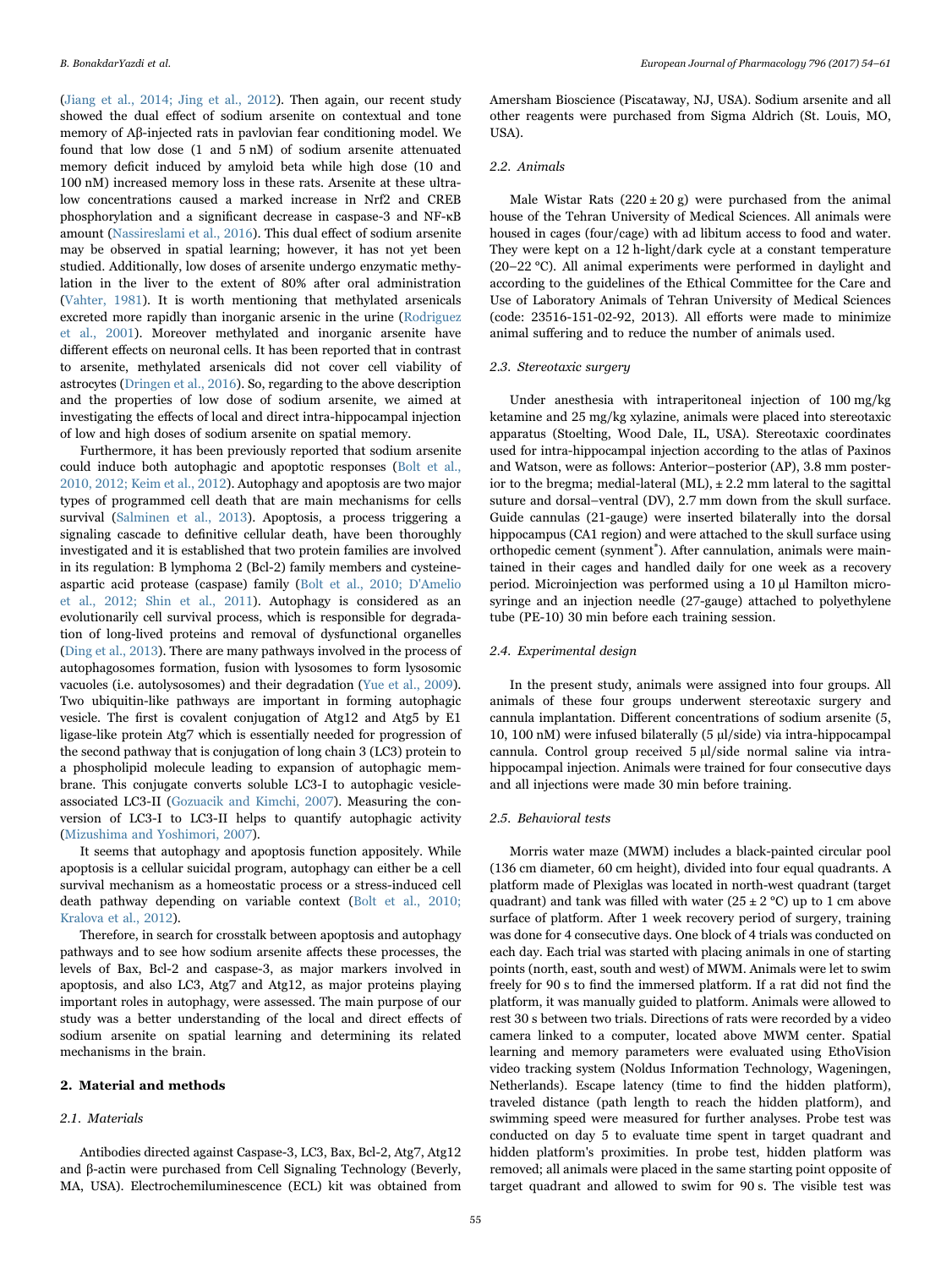conducted to assess motivation and visuo-motor coordination. Visible platform test included groups of independent animals with the same treatment profile and training trials. In this test, platform was elevated above water level in the center of opposite quadrant of previously hidden platform and covered with aluminum foil. Details for MWM test were thoroughly described in our previous studies [\(Azami et al., 2012](#page-5-1); [Khorshidahmad et al., 2012;](#page-6-15) [Sharifzadeh et al., 2005\)](#page-6-16).

#### 2.6. Western blotting

When probe test was done, rats were euthanized in a  $CO<sub>2</sub>$  chamber immediately and the hippocampus was bilaterally dissected. Using lyses buffer containing sodium deoxycholate 0.5%, NaCl 150 mmol/l, SDS 0.1%, EDTA 100 mmol/l, Triton X100 1% and protease inhibitor cocktail with pH of 7.4, brain tissues were homogenized and then centrifuged for 5 min at 12,000 $\times$ g at 4 °C in a micro centrifuge three times and supernatant was collected eventually. In order to measure total protein concentrations, Bradford assay was used ([Bradford,](#page-6-17) [1976\)](#page-6-17). All samples' concentrations were calculated using a standard curve generated for bovine serum albumin. Samples were frozen at −20 °C for later use. After gel preparation, 60 µg of total protein sample along with sample buffer and water was loaded onto the gel (12 µl per well). Proteins were electrophoretically separated in 12% SDS-PAGE gels and were transferred to polyvinylidene fluoride (PVDF) membrane. Blocking of any remaining sites on PVDF membrane was done by incubating membrane in skimmed milk 5% for 75 min. Afterwards, primary antibody was added and membrane was incubated overnight to probe with the specific protein. A HRP enzyme conjugated secondary antibody, at a species-specific portion of the primary antibody, was used and the membrane was incubated for another 75 min. Immunoreactive polypeptides were visualized by chemiluminescence using enhanced ECL reagents and the location of the protein bands was revealed. Subsequently, X-ray films were exposed to the membrane in a dark room and using developer and fixer solutions visible images were made. Densitometrical measurements were carried out using ImageJ 1.410 software (NIH, USA). All bands were normalized to β-actin ([Hosseini-Sharifabad et al., 2011](#page-6-18)).

#### 2.7. Statistical analysis

An average value for each memory parameter (escape latency, traveled distance, and swimming speed) was calculated over four trials in four days of training. Comparison of behavioral (time spent in target quadrant and proximity and swimming speed in probe test as well as mean of escape latency, traveled distance, and swimming speed in training days) and molecular data were done using One-way analysis of variance (ANOVA). A mixed between-within subjects analysis of variance was conducted to assess the impact of treatment groups (4 factor) on escape latency, traveled distance, and swimming speed across four training days (4 factor). The Bonferroni's multiple comparison post hoc test was selected and used to analyze differences between groups. AP-value < 0.05 was defined as statistically significant.

#### 3. Results

#### 3.1. Sodium arsenite: Spatial learning and memory's friend or foe?

3.1.1. Low concentrations of sodium arsenite enhanced acquisition of spatial memory in MVM

Mean of escape latency (s), traveled distance (cm) and swimming speed (cm/s) for a four-day training program after intra-hippocampal infusion of different concentrations of sodium arsenite is shown in [Fig. 1](#page-2-0). There was a statistically significant difference in both mean of escape latency (F  $_{(3, 24)}$ =14.20, P < 0.0001) and traveled distance (treatment groups: F<sub>(3, 24)</sub>=15.50, P < 0.0001) for the four treatment groups. However, a significant difference in swimming speed (F (3,

<span id="page-2-0"></span>

Fig. 1. Mean of escape latency (A), traveled distance (B) and swimming speed (C) during four training days in the morris water maze task. \*\*\*P < 0.001 and \*\*\*\*P < 0.0001 compared to control group.  $\#P < 0.01$  and  $\# \#P < 0.001$  indicates compared to the Arsenite 100 nM group. Data are presented as means ± S.E.M and n =7 animals serve as subjects in each group.

 $_{24}$ =0.21, P=0.89) was not observed in the treated animals. Rats receiving 5 and 10 nM of sodium arsenite showed significant decrease in both escape latency and traveled distance compared to either control or group of 100 nM sodium arsenite infusions ([Fig. 1](#page-2-0)A, B, respectively). No significant differences were seen in swimming speed among all groups of animals  $(P > 0.05)$  ([Fig. 1](#page-2-0)c).

The main effects of treatment groups and training days were significant for both escape latency (treatment groups: F<sub>(3, 24)</sub>=14.20, P < 0.0001; training days: F  $_{(3, 72)}$ =58.08, P < 0.0001) and traveled distance (treatment groups: F<sub>(3, 24)</sub>=15.50, P < 0.0001; training days: F  $(3, 72)=40.65$ ,  $P < 0.0001$ ) while the interaction effect of treatment groups by training days was not significant for any of these measures (escape latency: F<sub>(9, 72)</sub>=0.59, P=0.8; traveled distance: F<sub>(9, 72)</sub>=1.61, P=0.13) [\(Fig. 3](#page-3-0)A and B). The main effects of treatment groups (F  $_{(3, 24)}$ ) =0.21, P=0.89), training days (F<sub>(3, 72)</sub>=1.71, P=0.17) and the interaction effect of treatment groups by training days (F  $(9, 72) = 0.45$ , P=0.90) were not significant for swimming speed [\(Fig. 3C](#page-3-0)). Statistical comparison of different concentrations of sodium arsenite, considering the same training days, shows that administration of sodium arsenite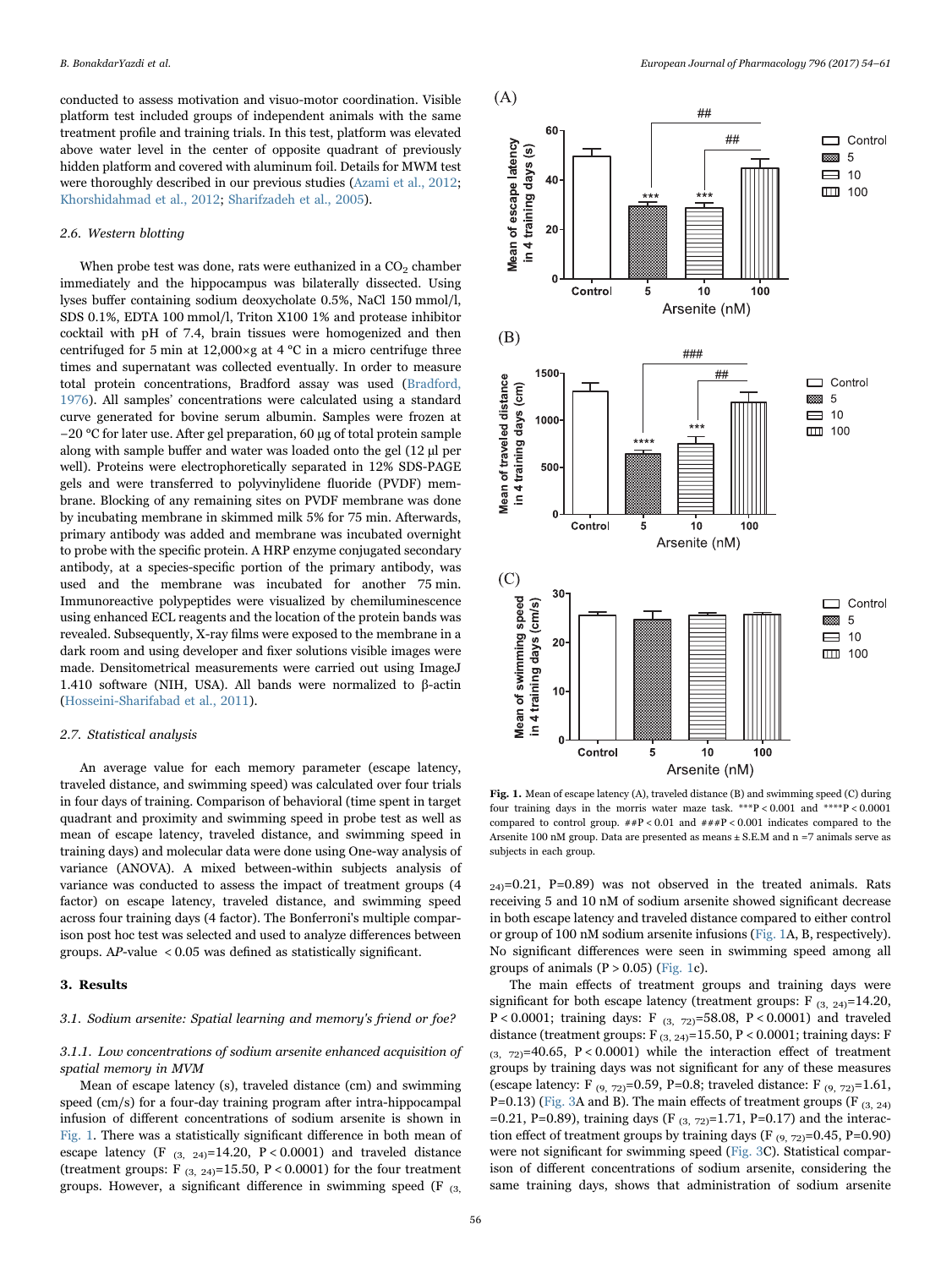<span id="page-3-1"></span>

Fig. 2. Time spent in target quadrant (A), Time spent in target proximity (B) and swimming speed (C) in probe test after four days of training in morris water maze task. \*P < 0.05 compared to control group. #P < 0.05, ##P < 0.01, ####P < 0.0001 compared to the Arsenite 100 nM group. There were no significant differences in swimming speed (P > 0.05). Data are presented as means  $\pm$  S.E.M and n =7 animals serve as subjects in each group.

(5 nM, 5 µl/side) may lead to significant decrease in escape latency on both day1 ( $P < 0.05$ ) and day 2 ( $P < 0.0001$ ) compared to control group. It also caused memory improvement via decreasing traveled distance (cm) on the second (P < 0.0001), third (P < 0.05) and fourth (P < 0.01) days. In addition, sodium arsenite (10 nM) led to a significant decrease in escape latency (s) and traveled distance (cm) on second and third days of training compared to control group. Escape latency (s) was increased significantly by sodium arsenite (100 nM) on day  $2 (P < 0.05)$ compared to  $5 \text{ nM}$  group and also on day 2 and  $3 (P < 0.05 \text{ for both})$ days) in comparison with 10 nM treated rats. Sodium arsenite (100 nM, 5 µl/side) also significantly increased traveled distance (cm) on day 2 ( $P < 0.01$ ), 3 ( $P < 0.05$ ) and 4 ( $P < 0.05$ ) compared to group received sodium arsenite 5 nM. Also, Sodium arsenite (100 nM, 5 µl/ side) meaningfully increased traveled distance (cm) on day 2 and 3 (P < 0.05 for both days) compared to group received sodium arsenite 10 nM. Multiple comparisons did not show any significant difference in swimming speed between different groups.

<span id="page-3-0"></span>

Fig. 3. Evaluation and comparison of escape latency (A), traveled distance (B) and swimming speed (C) on the same training day in arsenite treated animals. The figure shows significant changes in escape latency and traveled distance \*P < 0.05, \*\*P < 0.01, \*\*\*P < 0.001 and \*\*\*\*P < 0.0001 compared to control group and  $\#P$  < 0.05 and  $\#P$  < 0.01 compared to the Arsenite 100 nM group. Data are presented as means ± S.E.M of 7 animals in each group.

3.1.2. Different concentrations of sodium arsenite could have different effects on rat's performance in probe test

After completing 4 days training, probe test was done on fifth day. There was a statistically significant difference in both time spent in target quadrant (F  $_{(3, 24)}$ =5.70, P=0.004) and time spent in target proximity (F  $_{(3, 24)}$ =10.75, P=0.0001) in probe test for the four treatment groups. However, a significant difference in swimming speed was not detected (F  $_{(3, 24)}$ =1.66, P=0.20) in probe test among four treatment groups. Our results showed that bilateral injection of sodium arsenite (5 nM) could significantly increase time spent in platform's proximity during 90 s of probe test compared to control group. Furthermore, bilateral injection of sodium arsenite 100 nM significantly decreased time spent in target quadrant and platform's proximity in comparison to the group receiving sodium arsenite 5 nM and 10 nM. Swimming speed was not significantly different among all groups of animals [\(Fig. 2a](#page-3-1)-c).

#### 3.2. Sodium Arsenite and Apoptosis

#### 3.2.1. Effects of sodium arsenite on Bax/Bcl-2ratio in hippocampus of rats

There was a significant difference in Bax/Bcl-2 ratio (F  $_{(3, 8)}$  =1756, P < 0.0001) in four treatment groups. As shown in [Fig. 4,](#page-4-0) Bax/Bcl-2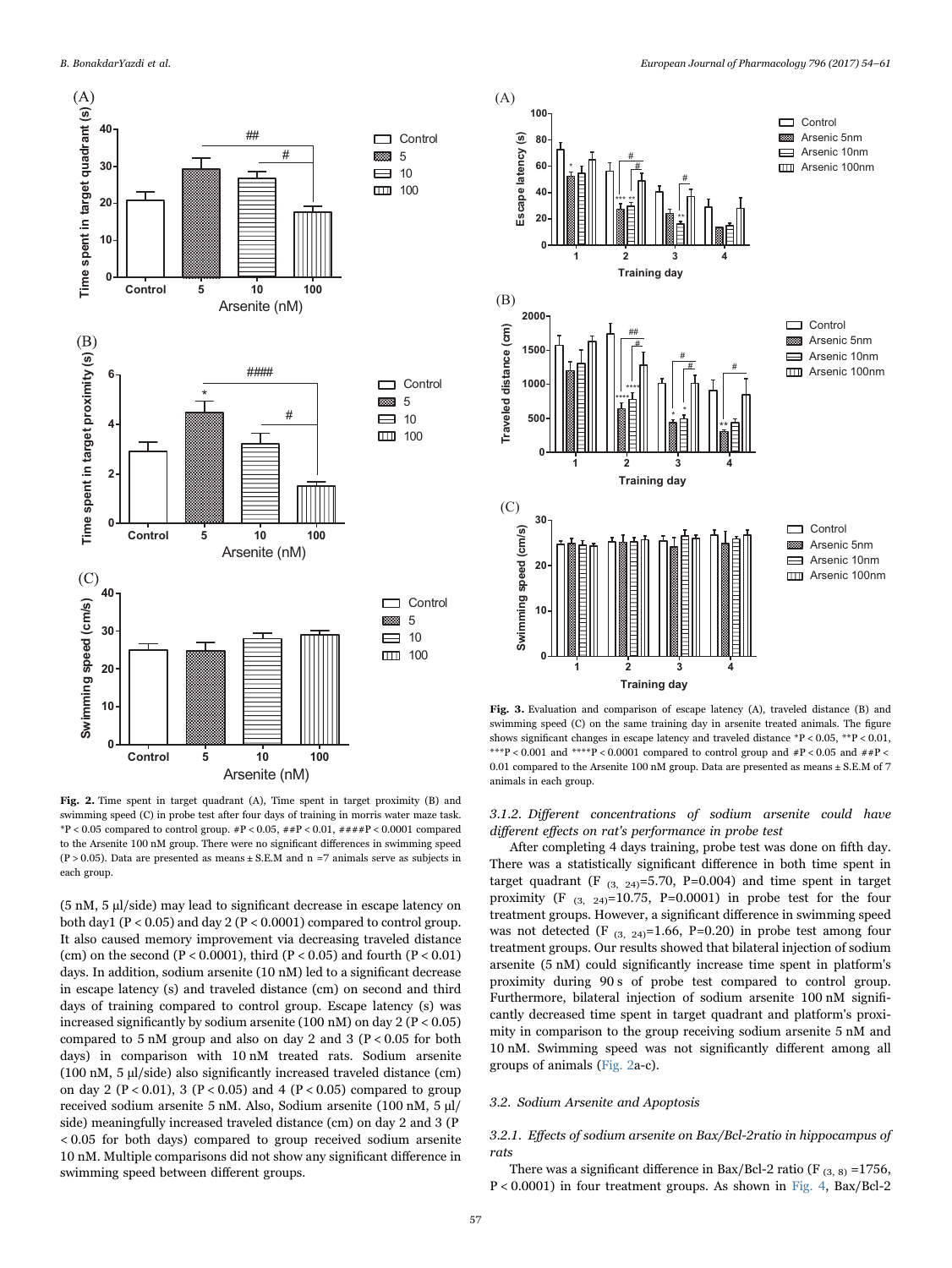<span id="page-4-0"></span>



Fig. 4. The effect of sodium arsenite on Bax/Bcl-2 ratio in the hippocampus of arsenite treated rats 5 days after injection. One representative Western blot is shown (n=7). The densities of Bcl-2 and Bax bands were measured and the ratio to the β-actin bands was calculated. Each point shows the mean  $\pm$  S.E.M. \*\*\*\*P < 0.0001 significant difference compared to the vehicle group, ####P < 0.0001 significant difference between arsenite groups.

ratio increased by sodium arsenite 100 nM and 5 nM compared to control group. This ratio was significantly lower in sodium arsenite 5 nM and 10 nM groups compared to 100 nM treated animals.

3.2.2. Effects of sodium arsenite on caspase-3 cleavage in hippocampus of rats

A significant difference in cleavage of caspase-3 (F  $_{(3, 8)}$ =123.6, P < 0.0001) was observed in treated groups. As the major indicator of apoptosis, cleavage of caspase-3 was assessed by western blotting in our study. As shown in [Fig. 5,](#page-4-1) cleaved caspase-3 level was significantly lower and higher in 5 nM and 100 nM sodium arsenite treated animals in comparison with control group, respectively. The cleavage of caspase-3 was significantly lesser in groups of 5 nM and 10 nM sodium arsenite compared to 100 nM administration.

#### 3.3. Sodium Arsenite and Autophagy

3.3.1. Effects of sodium arsenite on autophagic markers in hippocampus of rats

In this study, we used western blot to analyze different proteins involved in autophagy. LC3-I converts to LC3-II, the phpsopholipid-

<span id="page-4-1"></span>

Fig. 5. The effect of sodium arsenite on the cleavage of caspase-3 in the hippocampus of arsenite treated rats 5 days after injection. One representative Western blot is shown (n=7). The densities of caspase-3 bands were measured and the ratio to the β-actin bands was calculated. Each point shows the mean  $\pm$  S.E.M. \*\*\*\*P < 0.0001 significant difference compared to the vehicle group,  $\#P < 0.05$  and  $\#H \#P < 0.0001$  significant difference between arsenite groups.

<span id="page-4-2"></span>





Fig. 6. The effect of sodium arsenite on (B) LC3 conversion, (C) Atg7 and (D) Atg12 protein level in the hippocampus of arsenite treated rats 5 days after injection. (A) One representative Western blot is shown (n=7). The densities of LC3-I, LC3-II, Atg7 and Atg12 bands were measured and the ratio of LC3-II to LC3-I and Atg7 and Atg12 to the β-actin bands was calculated. Each point shows the mean ± S.E.M. \*\*\*P < 0.001 and \*\*\*P  $< 0.0001$  significant difference compared to the vehicle group,  $\#H \#P < 0.0001$  significant difference between arsenite groups.

linked form, indicating presence of autophagolysosomes in groups receiving sodium arsenite 5 and 10 nM. There was a statistically significant difference in LC3-II/LC3-I ratio (F  $_{(3, 8)}$  =997.90, P < 0.0001) for the four treatment groups. The LC3-II/LC3-I ratio was significantly increased in 5 nM and 10 nM sodium arsenite groups and decreased in 100 nM sodium arsenite infused rats compared to control group. The LC3-II/LC3-I ratio was significantly higher in sodium arsenite 5 nM and 10 nM groups in comparison with 100 nM treated group ([Fig. 6](#page-4-2)B).

Atg7 and Atg12 were two other autophagy related proteins analyzed by western blotting in our experiment. There was a statistically significant difference in both Atg7 (F  $_{(3, 8)}$ =386, P < 0.0001) and Atg12 (F<sub>(3,8)</sub>=295.6, P < 0.0001) levels for the four treatment groups. Our results evidently showed that in all sodium arsenite treated groups, Atg7 and Atg12 levels were increased compared to control group. But these markers were also significantly reduced in sodium arsenite 100 nM group compared to other arsenite treated groups [\(Fig. 6C](#page-4-2)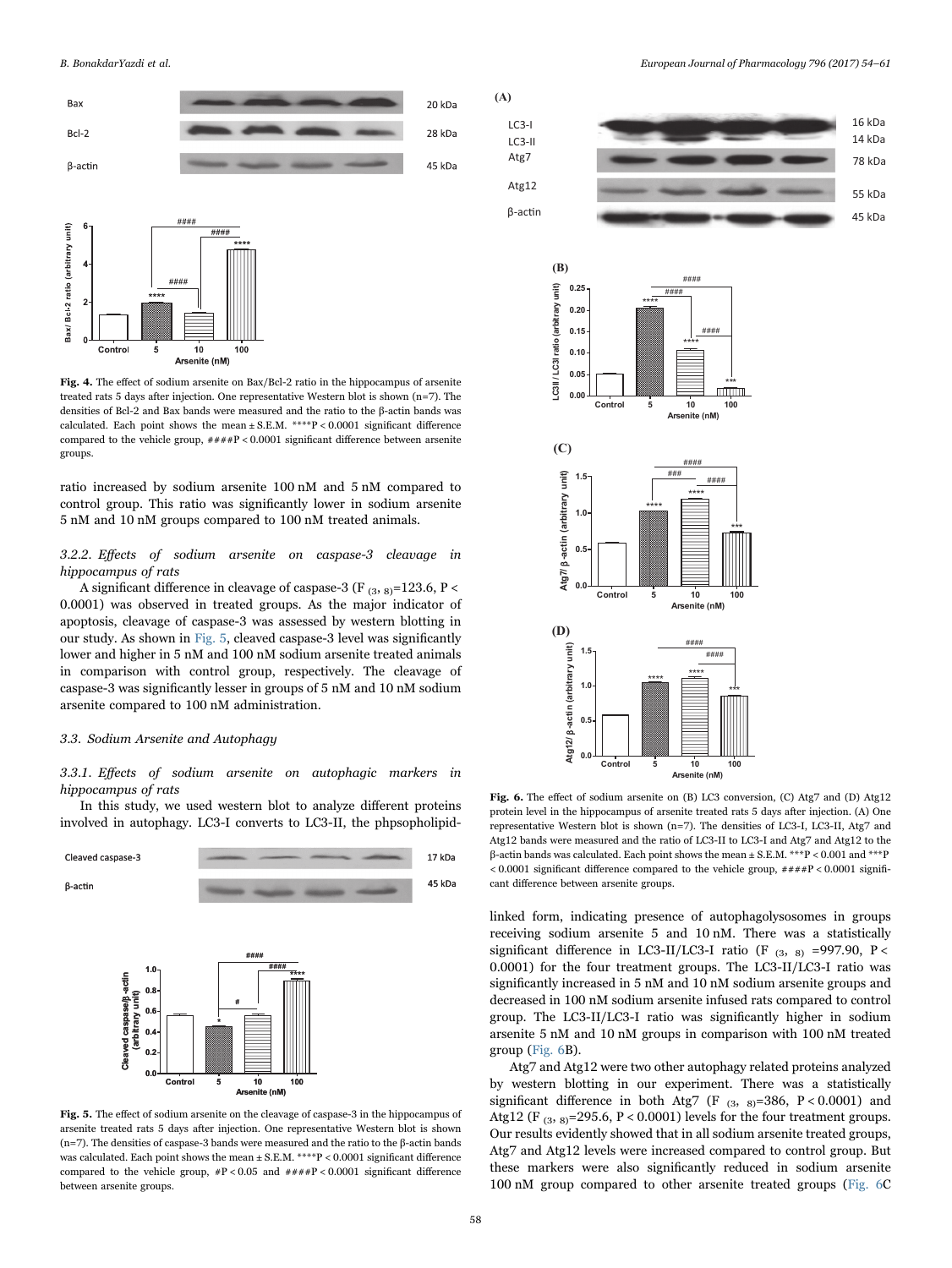#### and D).

#### 4. Discussion

The present study was designed to determine the effects of sodium arsenite on spatial learning as well as autophagy and apoptosis. Our findings showed that intra-hippocampal injection of arsenite with low concentrations (5, 10 nM/side) can improve spatial learning in a fourday training program in MWM. Besides, there's a progression in rats' performance in probe test for 5 nM sodium arsenite group. However, high concentration of arsenite (100 nM/side) did not alter the spatial learning and memory parameters in MWM performance, directing us to conclude that different concentrations of arsenite may operate through different pathways and result in different behavioral outcomes. Like many other toxicants, neurobehavioral alterations after arsenic exposure is affected by several intervening variables among which are the concentration and duration of exposure, along with experimental conditions ([Komissarova et al., 2005; Rodriguez et al., 2001\)](#page-6-19). For many years, arsenic has been studied for its toxic effects. It has been associated with many health conditions like neurobehavioral deficits and cancer. There are also reports in which it was associated with cell proliferation and anti-cancer effects. The mechanisms underlying this controversy remain unclear ([Ratnaike, 2003; Simeonova et al., 2000\)](#page-6-20). Although arsenic is a well-known neurotoxicant which affects CNS by inducing apoptosis, oxidative stress and neuronal cell death, many pathways have been reported as proposed mechanisms for low arsenite concentration-induced cell proliferation ([Chan and Hu](#page-6-21)ff, 1997; [Chowdhury et al., 2010; He et al., 2007; Luster and Simeonova,](#page-6-21) [2004; Watcharasit et al., 2012](#page-6-21)).

In search for underlying mechanisms, we applied western blotting to see how apoptotic and autophagic molecular markers would be affected by sodium arsenite. Our results elucidated that high concentration of arsenite can trigger apoptosis through increasing Bax/Bcl-2 ratio followed by caspase-3 activation, while low concentration of arsenite is more involved in processes related to autophagy. Interestingly, 10 nM concentration of sodium arsenite showed dual effect on Bax and Bcl-2 protein levels. Whilst Bcl-2 level in 10 nM arsenite-injected rats was near to control and low concentration of arsenite, Bax level considerably decreased in this group. This dual effect of arsenic could be attributed to biphasic dose-response relationship of arsenic on Bax conformational changes and oligomerization. Sodium arsenite is a derivative of arsenic, a semimetal element, capable of chemically interacting with different biological molecules and enzymes via cysteine residues and thus can influence many cellular pathways [\(Delnomdedieu et al., 1994\)](#page-6-22). Biphasic effect of arsenite on either cell proliferation or apoptosis was also previously suggested [\(He](#page-6-23) [et al., 2007; Qian et al., 2007](#page-6-23)) and it seems that different pathways and molecules are involved in regulation of this dual consequence.

First and foremost, arsenic is involved in reactive oxygen species (ROS) production ([Druwe and Vaillancourt, 2010; Lau et al., 2013a\)](#page-6-24). It has been suggested that arsenite-induced ROS formation may happen by inhibition of reductase enzymes involved in arsenite oxidation of Fenton reaction in the presence of  $Fe<sup>2+</sup>$ . Arsenite-induced cellular toxicity can also lead to ROS production [\(Hughes et al., 2011\)](#page-6-25). It has been shown that arsenic causes ROS production in a concentrationdependent manner ([Druwe and Vaillancourt, 2010; Eblin et al., 2008;](#page-6-24) [Yang et al., 2007\)](#page-6-24). High-concentration of arsenite increases cellular ROS level, but lower concentrations reduce ROS production ([Lau et al.,](#page-6-26) [2013b](#page-6-26)). ROS can contribute to both apoptosis and autophagy. Chen et al. have suggested that arsenite-induced apoptosis is due to hydrogen peroxide synthesis. Arsenite activates NADPH oxidase which results in higher superoxide level that consequently converts to hydrogen peroxide by Superoxide Dismutase (SOD) [\(Chen et al.,](#page-6-27) [1998\)](#page-6-27). Accordingly, hydrogen peroxide induces cytochrome C release, activates caspase 3 and lastly stimulates cellular apoptosis ([Chen et al.,](#page-6-27) [1998; Taghizadeh et al., 2016\)](#page-6-27). Hydrogen peroxide could also down

regulate Bcl-2 by oxidation of cysteine residue and therefore triggers apoptosis [\(Li et al., 2004; Luanpitpong et al., 2013](#page-6-28)). Caspase 3 activation further cleaves cAMP response element binding protein (CREB) [\(Francois et al., 2000](#page-6-29)) which is crucial for memory formation ([Matsuzaki et al., 2006; Mizuno et al., 2002; Williams et al., 2008](#page-6-30)). In other words, high concentration of sodium arsenite may impair learning and memory due to caspase 3-induced CREB cleavage.

On the other hand, ROS can commence autophagic pathway too. ROS is able to up-regulate Beclin1, oxidize cysteine residues in Atg4 and provokes expression of Atg7 [\(Chen et al., 2008; Gibson, 2010;](#page-6-31) [Scherz-Shouval et al., 2007; Trejo-Solís et al., 2012\)](#page-6-31). Furthermore, it has been shown that autophagy induced by lower concentrations of arsenite can be initiated by activating Nrf2 pathways, regardless of ROS ([Lau et al., 2013b\)](#page-6-26). Previous studies have provided indirect evidences about the role of autophagy enhancement in memory improvement ([Caccamo et al., 2010; Carloni et al., 2010\)](#page-6-32), therefore memory enhancement induced by low concentration of sodium arsenite in the current study could be in part related to the increased autophagy.

The results of the current study indicated that high concentration of arsenite increased apoptosis (i.e., cleaved caspase-3 and Bax) and decreases autophagic markers (i.e., Atg7, Atg12 and LC3-II) compared to lower concentration of arsenite. Consistent with our results, it has been previously shown that caspase, by cleaving and inactivating of Beclin-1, can inhibit Becline-1 mediated autophagic effects [\(Djavaheri-](#page-6-33)[Mergny et al., 2010; Kang et al., 2011; Wirawan et al., 2010\)](#page-6-33). Noteworthy, caspase-mediated Atg4D cleavage can also regulate autophagy. Cleaved Atg4D is highly toxic and triggers apoptosis ([Betin](#page-5-2) [and Lane, 2009; Jain et al., 2013](#page-5-2)).

In addition, the current study found that Bcl-2 level was higher in group treated with low concentration of arsenite in comparison to higher concentration groups putting weight to autophagic side of apoptosis-autophagy balance. Bcl-2 can adjoin Beclin-1 and block Beclin-1 related autophagy [\(Cho et al., 2009; Pattingre et al., 2005;](#page-6-34) [Thorburn, 2008\)](#page-6-34). Moreover, it is an apoptosis-blocking oncogene (Yousefi [and Simon, 2007\)](#page-7-1).

In conclusion, the results of this study showed that bilateral intrahippocampal injection of lower concentration of sodium arsenite facilitated the acquisition of spatial learning. Furthermore, the current study found that arsenite in low concentrations enhanced autophagy and diminished apoptosis while the higher concentrations of arsenite showed opposite effects. Although our study has not established a causal relationship between underlying mechanisms for memory alteration and sodium arsenite administration, the facilitation of spatial memory due to low concentration of sodium arsenite could be attributed to arsenite-induced neuronal autophagy.

#### Conflict of interest

The authors declare no conflict of interest.

#### Acknowledgments

This work was supported by funds (No. 92-02-33-23268) from the Tehran University of Medical Sciences (TUMS) and Lorestan University of Medical Sciences (No. 1283). We thank Dr. Kian Azami and Dr. Ali Hosseini for their generous scientific advices and Mr. Ali Kazemi and Mr. Mehdi Gholami for their technical assistance.

#### References

<span id="page-5-1"></span>[Azami, K., Tabrizian, K., Hosseini, R., Seyedabadi, M., Shariatpanahi, M., Noorbakhsh,](http://refhub.elsevier.com/S0014-16)30793-sbref1) [F., Kebriaeezadeh, A., Ostad, S.N., Sharifzadeh, M., 2012. Nicotine attenuates spatial](http://refhub.elsevier.com/S0014-16)30793-sbref1) learning defi[cits induced by sodium metavanadate. Neurotoxicology 33, 44](http://refhub.elsevier.com/S0014-16)30793-sbref1)–52.

<span id="page-5-2"></span>[Betin, V.M., Lane, J.D., 2009. Caspase cleavage of Atg4D stimulates GABARAP-L1](http://refhub.elsevier.com/S0014-16)30793-sbref2) [processing and triggers mitochondrial targeting and apoptosis. J. Cell Sci. 122,](http://refhub.elsevier.com/S0014-16)30793-sbref2) 2554–[2566](http://refhub.elsevier.com/S0014-16)30793-sbref2).

<span id="page-5-0"></span>[Bolt, A.M., Byrd, R.M., Klimecki, W.T., 2010. Autophagy is the predominant process](http://refhub.elsevier.com/S0014-16)30793-sbref3)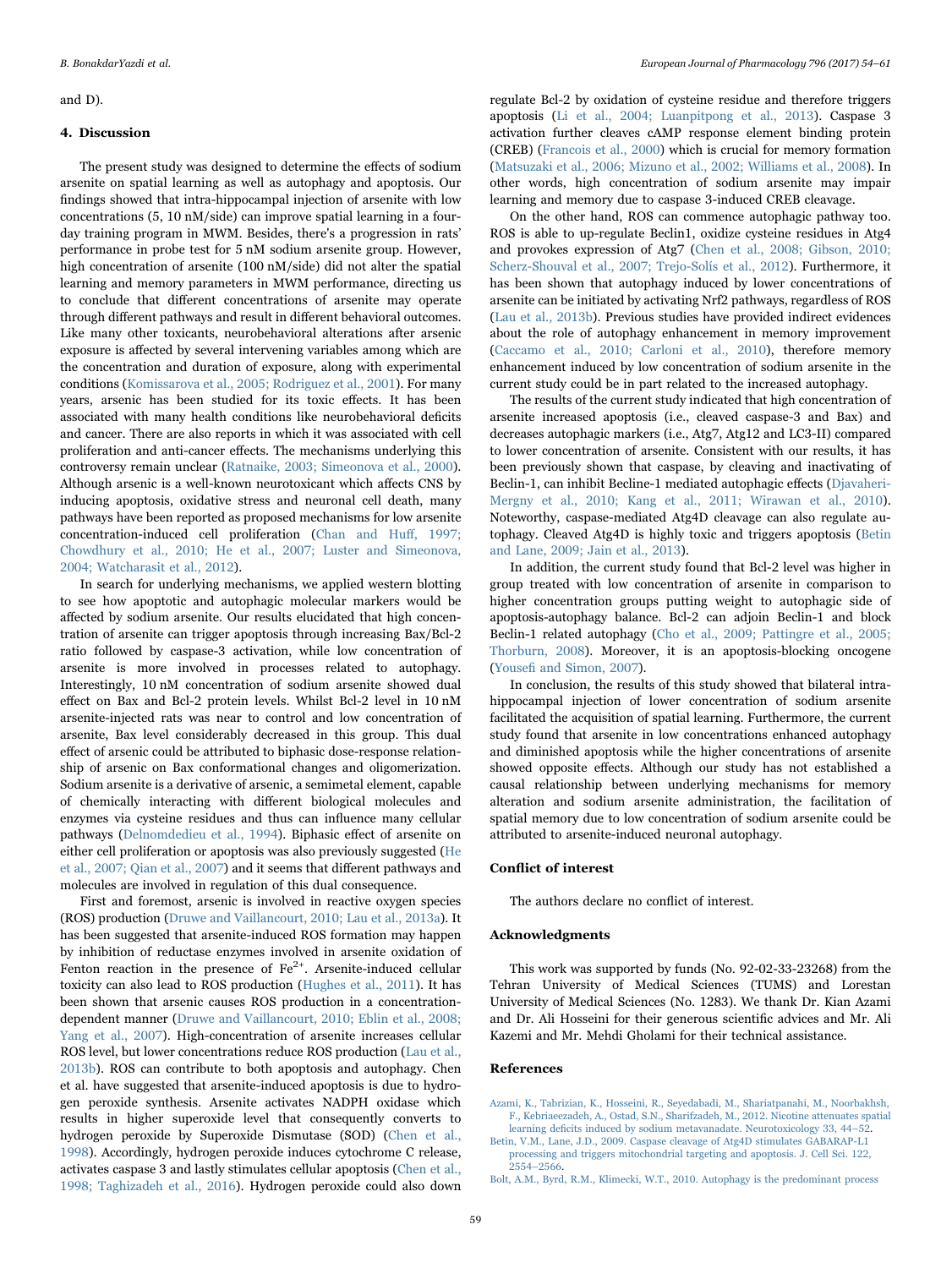[induced by arsenite in human lymphoblastoid cell lines. Toxicol. Appl. Pharmacol.](http://refhub.elsevier.com/S0014-16)30793-sbref3) [244, 366](http://refhub.elsevier.com/S0014-16)30793-sbref3)–373.

- [Bolt, A.M., Zhao, F., Pacheco, S., Klimecki, W.T., 2012. Arsenite-induced autophagy is](http://refhub.elsevier.com/S0014-16)30793-sbref4) [associated with proteotoxicity in human lymphoblastoid cells. Toxicol. Appl.](http://refhub.elsevier.com/S0014-16)30793-sbref4) [Pharmacol. 264, 255](http://refhub.elsevier.com/S0014-16)30793-sbref4)–261.
- <span id="page-6-17"></span>[Bradford, M.M., 1976. A rapid and sensitive method for the quantitation of microgram](http://refhub.elsevier.com/S0014-16)30793-sbref5) [quantities of protein utilizing the principle of protein-dye binding. Anal. Biochem.](http://refhub.elsevier.com/S0014-16)30793-sbref5) [72, 248](http://refhub.elsevier.com/S0014-16)30793-sbref5)–254.
- <span id="page-6-32"></span>[Caccamo, A., Majumder, S., Richardson, A., Strong, R., Oddo, S., 2010. Molecular](http://refhub.elsevier.com/S0014-16)30793-sbref6) [interplay between mammalian target of rapamycin \(mTOR\), amyloid-beta, and Tau:](http://refhub.elsevier.com/S0014-16)30793-sbref6) eff[ects on cognitive impairments. J. Biol. Chem. 285, 13107](http://refhub.elsevier.com/S0014-16)30793-sbref6)–13120.
- [Carloni, S., Girelli, S., Scopa, C., Buonocore, G., Longini, M., Balduini, W., 2010.](http://refhub.elsevier.com/S0014-16)30793-sbref7) [Activation of autophagy and Akt/CREB signaling play an equivalent role in the](http://refhub.elsevier.com/S0014-16)30793-sbref7) neuroprotective eff[ect of rapamycin in neonatal hypoxia-ischemia. Autophagy 6,](http://refhub.elsevier.com/S0014-16)30793-sbref7) 366–[377](http://refhub.elsevier.com/S0014-16)30793-sbref7).
- <span id="page-6-21"></span>Chan, P.C., Huff[, J., 1997. Arsenic carcinogenesis in animals and in humans:](http://refhub.elsevier.com/S0014-16)30793-sbref8) [mechanistic, experimental, and epidemiological evidence. J. Environ. Sci. Health](http://refhub.elsevier.com/S0014-16)30793-sbref8) [Part C 15, 83](http://refhub.elsevier.com/S0014-16)30793-sbref8)–122.
- <span id="page-6-31"></span>[Chen, Y., McMillan-Ward, E., Kong, J., Israels, S.J., Gibson, S.B., 2008. Oxidative stress](http://refhub.elsevier.com/S0014-16)30793-sbref9) [induces autophagic cell death independent of apoptosis in transformed and cancer](http://refhub.elsevier.com/S0014-16)30793-sbref9) [cells. Cell Death Di](http://refhub.elsevier.com/S0014-16)30793-sbref9)ffer. 15, 171–182.
- <span id="page-6-27"></span>[Chen, Y.C., Lin-Shiau, S.Y., Lin, J.K., 1998. Involvement of reactive oxygen species and](http://refhub.elsevier.com/S0014-16)30793-sbref10) [caspase 3 activation in arsenite-induced apoptosis. J. Cell. Physiol. 177, 324](http://refhub.elsevier.com/S0014-16)30793-sbref10)–333.
- <span id="page-6-34"></span>[Cho, D.H., Jo, Y.K., Hwang, J.J., Lee, Y.M., Roh, S.A., Kim, J.C., 2009. Caspase-mediated](http://refhub.elsevier.com/S0014-16)30793-sbref11) [cleavage of ATG6/Beclin-1 links apoptosis to autophagy in HeLa cells. Cancer Lett.](http://refhub.elsevier.com/S0014-16)30793-sbref11) [274, 95](http://refhub.elsevier.com/S0014-16)30793-sbref11)–100.
- [Chowdhury, R., Chatterjee, R., Giri, A.K., Mandal, C., Chaudhuri, K., 2010. Arsenic](http://refhub.elsevier.com/S0014-16)30793-sbref12)[induced cell proliferation is associated with enhanced ROS generation, Erk signaling](http://refhub.elsevier.com/S0014-16)30793-sbref12) [and CyclinA expression. Toxicol. Lett. 198, 263](http://refhub.elsevier.com/S0014-16)30793-sbref12)–271.
- [D'Amelio, M., Sheng, M., Cecconi, F., 2012. Caspase-3 in the central nervous system:](http://refhub.elsevier.com/S0014-16)30793-sbref13) [beyond apoptosis. Trends Neurosci. 35, 700](http://refhub.elsevier.com/S0014-16)30793-sbref13)–709.
- <span id="page-6-22"></span>[Delnomdedieu, M., Basti, M.M., Otvos, J.D., Thomas, D.J., 1994. Reduction and binding](http://refhub.elsevier.com/S0014-16)30793-sbref14) [of arsenate and dimethylarsinate by glutathione: a magnetic resonance study.](http://refhub.elsevier.com/S0014-16)30793-sbref14) [Chem.-Biol. Interact. 90, 139](http://refhub.elsevier.com/S0014-16)30793-sbref14)–155.
- <span id="page-6-1"></span>[Diaz-Villasenor, A., Sanchez-Soto, M.C., Cebrian, M.E., Ostrosky-Wegman, P., Hiriart,](http://refhub.elsevier.com/S0014-16)30793-sbref15) [M., 2006. Sodium arsenite impairs insulin secretion and transcription in pancreatic](http://refhub.elsevier.com/S0014-16)30793-sbref15) [beta-cells. Toxicol. Appl. Pharmacol. 214, 30](http://refhub.elsevier.com/S0014-16)30793-sbref15)–34.
- <span id="page-6-12"></span>[Ding, Z., Wang, X., Schnackenberg, L., Khaidakov, M., Liu, S., Singla, S., Dai, Y., Mehta,](http://refhub.elsevier.com/S0014-16)30793-sbref16) [J.L., 2013. Regulation of autophagy and apoptosis in response to ox-LDL in vascular](http://refhub.elsevier.com/S0014-16)30793-sbref16) [smooth muscle cells, and the modulatory e](http://refhub.elsevier.com/S0014-16)30793-sbref16)ffects of the microRNA hsa-let-7 g. Int. J. [Cardiol. 168, 1378](http://refhub.elsevier.com/S0014-16)30793-sbref16)–1385.
- <span id="page-6-33"></span>[Djavaheri-Mergny, M., Maiuri, M.C., Kroemer, G., 2010. Cross talk between apoptosis](http://refhub.elsevier.com/S0014-16)30793-sbref17) [and autophagy by caspase-mediated cleavage of Beclin 1. Oncogene 29, 1717](http://refhub.elsevier.com/S0014-16)30793-sbref17)–1719.
- <span id="page-6-10"></span>[Dringen, R., Spiller, S., Neumann, S., Koehler, Y., 2016. Uptake, metabolic e](http://refhub.elsevier.com/S0014-16)30793-sbref18)ffects and [toxicity of arsenate and arsenite in astrocytes. Neurochem. Res. 41, 465](http://refhub.elsevier.com/S0014-16)30793-sbref18)–475.
- <span id="page-6-24"></span>Druwe, I.L., Vaillancourt, R.R., 2010. Infl[uence of arsenate and arsenite on signal](http://refhub.elsevier.com/S0014-16)30793-sbref19) [transduction pathways: an update. Arch. Toxicol. 84, 585](http://refhub.elsevier.com/S0014-16)30793-sbref19)–596.
- [Eblin, K.E., Hau, A.M., Jensen, T.J., Futscher, B.W., Gandol](http://refhub.elsevier.com/S0014-16)30793-sbref20)fi, A.J., 2008. The role of [reactive oxygen species in arsenite and monomethylarsonous acid-induced signal](http://refhub.elsevier.com/S0014-16)30793-sbref20) [transduction in human bladder cells: acute studies. Toxicology 250, 47](http://refhub.elsevier.com/S0014-16)30793-sbref20)–54.
- <span id="page-6-29"></span>[Francois, F., Godinho, M.J., Grimes, M.L., 2000. CREB is cleaved by caspases during](http://refhub.elsevier.com/S0014-16)30793-sbref21) [neural cell apoptosis. FEBS Lett. 486, 281](http://refhub.elsevier.com/S0014-16)30793-sbref21)–284.
- [Gibson, S.B., 2010. A matter of balance between life and death: targeting reactive oxygen](http://refhub.elsevier.com/S0014-16)30793-sbref22) [species \(ROS\)-induced autophagy for cancer therapy. Autophagy 6, 835](http://refhub.elsevier.com/S0014-16)30793-sbref22)–837.
- <span id="page-6-13"></span>[Gozuacik, D., Kimchi, A., 2007. Autophagy and cell death. Curr. Top. Dev. Biol. 78,](http://refhub.elsevier.com/S0014-16)30793-sbref23) 217–[245](http://refhub.elsevier.com/S0014-16)30793-sbref23).
- <span id="page-6-23"></span>[He, X.Q., Chen, R., Yang, P., Li, A.P., Zhou, J.W., Liu, Q.Z., 2007. Biphasic e](http://refhub.elsevier.com/S0014-16)30793-sbref24)ffect of [arsenite on cell proliferation and apoptosis is associated with the activation of JNK](http://refhub.elsevier.com/S0014-16)30793-sbref24) and ERK1/2 in human embryo lung fi[broblast cells. Toxicol. Appl. Pharmacol. 220,](http://refhub.elsevier.com/S0014-16)30793-sbref24) 18–[24](http://refhub.elsevier.com/S0014-16)30793-sbref24).
- <span id="page-6-18"></span>[Hosseini-Sharifabad, A., Mohammadi-Eraghi, S., Tabrizian, K., Soodi, M.,](http://refhub.elsevier.com/S0014-16)30793-sbref25) [Khorshidahmad, T., Naghdi, N., Abdollahi, M., Beyer, C., Roghani, A., Sharifzadeh,](http://refhub.elsevier.com/S0014-16)30793-sbref25) M., 2011. Eff[ects of training in the Morris water maze on the spatial learning](http://refhub.elsevier.com/S0014-16)30793-sbref25) [acquisition and VAChT expression in male rats. Daru. J. Fac. Pharm., Tehran Univ.](http://refhub.elsevier.com/S0014-16)30793-sbref25) [Med. Sci. 19, 166](http://refhub.elsevier.com/S0014-16)30793-sbref25)–172.
- <span id="page-6-25"></span>[Hughes, M.F., Beck, B.D., Chen, Y., Lewis, A.S., Thomas, D.J., 2011. Arsenic exposure](http://refhub.elsevier.com/S0014-16)30793-sbref26) [and toxicology: a historical perspective. Toxicol. Sci.: O](http://refhub.elsevier.com/S0014-16)30793-sbref26)ff. J. Soc. Toxicol. 123, 305–[332](http://refhub.elsevier.com/S0014-16)30793-sbref26).
- [Jain, M.V., Paczulla, A.M., Klonisch, T., Dimgba, F.N., Rao, S.B., Roberg, K., Schweizer,](http://refhub.elsevier.com/S0014-16)30793-sbref27) [F., Lengerke, C., Davoodpour, P., Palicharla, V.R., Maddika, S., Los, M., 2013.](http://refhub.elsevier.com/S0014-16)30793-sbref27) [Interconnections between apoptotic, autophagic and necrotic pathways: implications](http://refhub.elsevier.com/S0014-16)30793-sbref27) [for cancer therapy development. J. Cell. Mol. Med. 17, 12](http://refhub.elsevier.com/S0014-16)30793-sbref27)–29.
- <span id="page-6-5"></span>[Jiang, S., Su, J., Yao, S., Zhang, Y., Cao, F., Wang, F., Wang, H., Li, J., Xi, S., 2014.](http://refhub.elsevier.com/S0014-16)30793-sbref28) [Fluoride and arsenic exposure impairs learning and memory and decreases mGluR5](http://refhub.elsevier.com/S0014-16)30793-sbref28) [expression in the hippocampus and cortex in rats. PLoS One 9, e96041.](http://refhub.elsevier.com/S0014-16)30793-sbref28)
- <span id="page-6-6"></span>[Jing, J., Zheng, G., Liu, M., Shen, X., Zhao, F., Wang, J., Zhang, J., Huang, G., Dai, P.,](http://refhub.elsevier.com/S0014-16)30793-sbref29) [Chen, Y., Chen, J., Luo, W., 2012. Changes in the synaptic structure of hippocampal](http://refhub.elsevier.com/S0014-16)30793-sbref29) [neurons and impairment of spatial memory in a rat model caused by chronic arsenite](http://refhub.elsevier.com/S0014-16)30793-sbref29) [exposure. Neurotoxicology 33, 1230](http://refhub.elsevier.com/S0014-16)30793-sbref29)–1238.
- [Kang, R., Zeh, H.J., Lotze, M.T., Tang, D., 2011. The Beclin 1 network regulates](http://refhub.elsevier.com/S0014-16)30793-sbref30) [autophagy and apoptosis. Cell Death Di](http://refhub.elsevier.com/S0014-16)30793-sbref30)ffer. 18, 571–580.
- [Keim, A., Rossler, O.G., Rothhaar, T.L., Thiel, G., 2012. Arsenite-induced apoptosis of](http://refhub.elsevier.com/S0014-16)30793-sbref31) [human neuroblastoma cells requires p53 but occurs independently of c-Jun.](http://refhub.elsevier.com/S0014-16)30793-sbref31) [Neuroscience 206, 25](http://refhub.elsevier.com/S0014-16)30793-sbref31)–38.
- <span id="page-6-15"></span>[Khorshidahmad, T., Tabrizian, K., Vakilzadeh, G., Nikbin, P., Moradi, S., Hosseini-](http://refhub.elsevier.com/S0014-16)30793-sbref32)[Sharifabad, A., Roghani, A., Naghdi, N., Sharifzadeh, M., 2012. Interactive e](http://refhub.elsevier.com/S0014-16)30793-sbref32)ffects of

[a protein kinase AII inhibitor and testosterone on spatial learning in the Morris](http://refhub.elsevier.com/S0014-16)30793-sbref32) [water maze. Behav. Brain. Res. 228, 432](http://refhub.elsevier.com/S0014-16)30793-sbref32)–439.

- <span id="page-6-19"></span>[Komissarova, E.V., Saha, S.K., Rossman, T.G., 2005. Dead or dying: the importance of](http://refhub.elsevier.com/S0014-16)30793-sbref33) [time in cytotoxicity assays using arsenite as an example. Toxicol. Appl. Pharmacol.](http://refhub.elsevier.com/S0014-16)30793-sbref33) [202, 99](http://refhub.elsevier.com/S0014-16)30793-sbref33)–107.
- Kralova, [V., Benesova, S., Cervinka, M., Rudolf, E., 2012. Selenite-induced apoptosis and](http://refhub.elsevier.com/S0014-16)30793-sbref34) [autophagy in colon cancer cells. Toxicol. Vitr.: Int. J. Publ. Assoc. BIBRA 26,](http://refhub.elsevier.com/S0014-16)30793-sbref34) 258–[268](http://refhub.elsevier.com/S0014-16)30793-sbref34).
- [Lau, A., Whitman, S.A., Jaramillo, M.C., Zhang, D.D., 2013a. Arsenic-mediated](http://refhub.elsevier.com/S0014-16)30793-sbref35) [activation of the Nrf2-Keap1 antioxidant pathway. J. Biochem. Mol. Toxicol. 27,](http://refhub.elsevier.com/S0014-16)30793-sbref35) 99–[105.](http://refhub.elsevier.com/S0014-16)30793-sbref35)
- <span id="page-6-26"></span>[Lau, A., Zheng, Y., Tao, S., Wang, H., Whitman, S.A., White, E., Zhang, D.D., 2013b.](http://refhub.elsevier.com/S0014-16)30793-sbref36) Arsenic inhibits autophagic fl[ux, activating the Nrf2-Keap1 pathway in a p62](http://refhub.elsevier.com/S0014-16)30793-sbref36) [dependent manner. Mol. Cell. Biol. 33, 2436](http://refhub.elsevier.com/S0014-16)30793-sbref36)–2446.
- <span id="page-6-28"></span>[Li, D., Ueta, E., Kimura, T., Yamamoto, T., Osaki, T., 2004. Reactive oxygen species](http://refhub.elsevier.com/S0014-16)30793-sbref37) [\(ROS\) control the expression of Bcl-2 family proteins by regulating their](http://refhub.elsevier.com/S0014-16)30793-sbref37) [phosphorylation and ubiquitination. Cancer Sci. 95, 644](http://refhub.elsevier.com/S0014-16)30793-sbref37)–650.
- [Luanpitpong, S., Chanvorachote, P., Stehlik, C., Tse, W., Callery, P.S., Wang, L.,](http://refhub.elsevier.com/S0014-16)30793-sbref38) [Rojanasakul, Y., 2013. Regulation of apoptosis by Bcl-2 cysteine oxidation in human](http://refhub.elsevier.com/S0014-16)30793-sbref38) [lung epithelial cells. Mol. Biol. Cell 24, 858](http://refhub.elsevier.com/S0014-16)30793-sbref38)–869.
- <span id="page-6-4"></span>[Luo, J.H., Qiu, Z.Q., Shu, W.Q., Zhang, Y.Y., Zhang, L., Chen, J.A., 2009. E](http://refhub.elsevier.com/S0014-16)30793-sbref39)ffects of [arsenic exposure from drinking water on spatial memory, ultra-structures and](http://refhub.elsevier.com/S0014-16)30793-sbref39) [NMDAR gene expression of hippocampus in rats. Toxicol. Lett. 184, 121](http://refhub.elsevier.com/S0014-16)30793-sbref39)–125.
- [Luster, M.I., Simeonova, P.P., 2004. Arsenic and urinary bladder cell proliferation.](http://refhub.elsevier.com/S0014-16)30793-sbref40) [Toxicol. Appl. Pharmacol. 198, 419](http://refhub.elsevier.com/S0014-16)30793-sbref40)–423.
- <span id="page-6-0"></span>[Martinez-Finley, E.J., Ali, A.M., Allan, A.M., 2009. Learning de](http://refhub.elsevier.com/S0014-16)30793-sbref41)ficits in C57BL/6J mice [following perinatal arsenic exposure: consequence of lower corticosterone receptor](http://refhub.elsevier.com/S0014-16)30793-sbref41) [levels? Pharmacol. Biochem. Behav. 94, 271](http://refhub.elsevier.com/S0014-16)30793-sbref41)–277.
- <span id="page-6-30"></span>[Matsuzaki, K., Yamakuni, T., Hashimoto, M., Haque, A.M., Shido, O., Mimaki, Y.,](http://refhub.elsevier.com/S0014-16)30793-sbref42) [Sashida, Y., Ohizumi, Y., 2006. Nobiletin restoring beta-amyloid-impaired CREB](http://refhub.elsevier.com/S0014-16)30793-sbref42) [phosphorylation rescues memory deterioration in Alzheimer's disease model rats.](http://refhub.elsevier.com/S0014-16)30793-sbref42) [Neurosci. Lett. 400, 230](http://refhub.elsevier.com/S0014-16)30793-sbref42)–234.
- [Mizuno, M., Yamada, K., Maekawa, N., Saito, K., Seishima, M., Nabeshima, T., 2002.](http://refhub.elsevier.com/S0014-16)30793-sbref43) [CREB phosphorylation as a molecular marker of memory processing in the](http://refhub.elsevier.com/S0014-16)30793-sbref43) [hippocampus for spatial learning. Behav. Brain Res. 133, 135](http://refhub.elsevier.com/S0014-16)30793-sbref43)–141.
- <span id="page-6-14"></span>[Mizushima, N., Yoshimori, T., 2007. How to interpret LC3 immunoblotting. Autophagy](http://refhub.elsevier.com/S0014-16)30793-sbref44) [3, 542](http://refhub.elsevier.com/S0014-16)30793-sbref44)–545.
- <span id="page-6-7"></span>[Nassireslami, E., Nikbin, P., Amini, E., Payandemehr, B., Shaerzadeh, F., Khodagholi, F.,](http://refhub.elsevier.com/S0014-16)30793-sbref45) [Yazdi, B.B., Kebriaeezadeh, A., Taghizadeh, G., Sharifzadeh, M., 2016. How sodium](http://refhub.elsevier.com/S0014-16)30793-sbref45) [arsenite improve amyloid beta-induced memory de](http://refhub.elsevier.com/S0014-16)30793-sbref45)ficit? Physiol. Behav. 163, 97–[106.](http://refhub.elsevier.com/S0014-16)30793-sbref45)
- <span id="page-6-3"></span>[O'Bryant, S.E., Edwards, M., Menon, C.V., Gong, G., Barber, R., 2011. Long-term low](http://refhub.elsevier.com/S0014-16)30793-sbref46)[level arsenic exposure is associated with poorer neuropsychological functioning: a](http://refhub.elsevier.com/S0014-16)30793-sbref46) [Project FRONTIER study. Int. J. Environ. Res. Public Health 8, 861](http://refhub.elsevier.com/S0014-16)30793-sbref46)–874.
- [Pattingre, S., Tassa, A., Qu, X., Garuti, R., Liang, X.H., Mizushima, N., Packer, M.,](http://refhub.elsevier.com/S0014-16)30793-sbref47) [Schneider, M.D., Levine, B., 2005. Bcl-2 antiapoptotic proteins inhibit Beclin 1](http://refhub.elsevier.com/S0014-16)30793-sbref47) [dependent autophagy. Cell 122, 927](http://refhub.elsevier.com/S0014-16)30793-sbref47)–939.
- [Qian, W., Liu, J., Jin, J., Ni, W., Xu, W., 2007. Arsenic trioxide induces not only](http://refhub.elsevier.com/S0014-16)30793-sbref48) [apoptosis but also autophagic cell death in leukemia cell lines via up-regulation of](http://refhub.elsevier.com/S0014-16)30793-sbref48) [Beclin-1. Leuk. Res. 31, 329](http://refhub.elsevier.com/S0014-16)30793-sbref48)–339.

<span id="page-6-20"></span><span id="page-6-9"></span>[Ratnaike, R.N., 2003. Acute and chronic arsenic toxicity. Postgrad. Med. J. 79, 391](http://refhub.elsevier.com/S0014-16)30793-sbref49)–396. Rodriguez, [V.M., Carrizales, L., Jimenez-Capdeville, M.E., Dufour, L., Giordano, M.,](http://refhub.elsevier.com/S0014-16)30793-sbref50) 2001. The eff[ects of sodium arsenite exposure on behavioral parameters in the rat.](http://refhub.elsevier.com/S0014-16)30793-sbref50) [Brain Res. Bull. 55, 301](http://refhub.elsevier.com/S0014-16)30793-sbref50)–308.

- <span id="page-6-2"></span>[Rodriguez, V.M., Jimenez-Capdeville, M.E., Giordano, M., 2003. The e](http://refhub.elsevier.com/S0014-16)30793-sbref51)ffects of arsenic [exposure on the nervous system. Toxicol. Lett. 145, 1](http://refhub.elsevier.com/S0014-16)30793-sbref51)–18.
- <span id="page-6-11"></span>[Salminen, A., Kaarniranta, K., Kauppinen, A., 2013. Beclin 1 interactome controls the](http://refhub.elsevier.com/S0014-16)30793-sbref52) [crosstalk between apoptosis, autophagy and in](http://refhub.elsevier.com/S0014-16)30793-sbref52)flammasome activation: impact on the [aging process. Ageing Res. Rev. 12, 520](http://refhub.elsevier.com/S0014-16)30793-sbref52)–534.
- [Scherz-Shouval, R., Shvets, E., Elazar, Z., 2007. Oxidation as a post-translational](http://refhub.elsevier.com/S0014-16)30793-sbref53) modifi[cation that regulates autophagy. Autophagy 3, 371](http://refhub.elsevier.com/S0014-16)30793-sbref53)–373.
- <span id="page-6-16"></span>[Sharifzadeh, M., Sharifzadeh, K., Naghdi, N., Ghahremani, M.H., Roghani, A., 2005.](http://refhub.elsevier.com/S0014-16)30793-sbref54) [Posttraining intrahippocampal infusion of a protein kinase AII inhibitor impairs](http://refhub.elsevier.com/S0014-16)30793-sbref54) [spatial memory retention in rats. J. Neurosci Res. 79, 392](http://refhub.elsevier.com/S0014-16)30793-sbref54)–400.
- [Shin, S.Y., Hyun, J., Yu, J.R., Lim, Y., Lee, Y.H., 2011. 5-Methoxy](http://refhub.elsevier.com/S0014-16)30793-sbref55)flavanone induces cell [cycle arrest at the G2/M phase, apoptosis and autophagy in HCT116 human colon](http://refhub.elsevier.com/S0014-16)30793-sbref55) [cancer cells. Toxicol. Appl. Pharmacol. 254, 288](http://refhub.elsevier.com/S0014-16)30793-sbref55)–298.
- [Simeonova, P.P., Wang, S., Toriuma, W., Kommineni, V., Matheson, J., Unimye, N.,](http://refhub.elsevier.com/S0014-16)30793-sbref56) [Kayama, F., Harki, D., Ding, M., Vallyathan, V., Luster, M.I., 2000. Arsenic mediates](http://refhub.elsevier.com/S0014-16)30793-sbref56) [cell proliferation and gene expression in the bladder epithelium: association with](http://refhub.elsevier.com/S0014-16)30793-sbref56) [activating protein-1 transactivation. Cancer Res. 60, 3445](http://refhub.elsevier.com/S0014-16)30793-sbref56)–3453.
- [Taghizadeh, G., Pourahmad, J., Mehdizadeh, H., Foroumadi, A., Torkaman-Boutorabi,](http://refhub.elsevier.com/S0014-16)30793-sbref57) [A., Hassani, S., Naserzadeh, P., Shariatmadari, R., Gholami, M., Rouini, M.R.,](http://refhub.elsevier.com/S0014-16)30793-sbref57) Sharifzadeh, M., 2016. Protective eff[ects of physical exercise on MDMA-induced](http://refhub.elsevier.com/S0014-16)30793-sbref57) [cognitive and mitochondrial impairment. Free Radic. Biol. Med. 99, 11](http://refhub.elsevier.com/S0014-16)30793-sbref57)–19.
- [Thorburn, A., 2008. Apoptosis and autophagy: regulatory connections between two](http://refhub.elsevier.com/S0014-16)30793-sbref58) supposedly diff[erent processes. Apoptosis: Int. J. Program. Cell Death 13, 1](http://refhub.elsevier.com/S0014-16)30793-sbref58)–9.
- [Trejo-Solís, C., Jimenez-Farfan, D., Rodriguez-Enriquez, S., Fernandez-Valverde, F.,](http://refhub.elsevier.com/S0014-16)30793-sbref59) [Cruz-Salgado, A., Ruiz-Azuara, L., Sotelo, J., 2012. Copper compound induces](http://refhub.elsevier.com/S0014-16)30793-sbref59) [autophagy and apoptosis of glioma cells by reactive oxygen species and jnk](http://refhub.elsevier.com/S0014-16)30793-sbref59) [activation. BMC Cancer 12, 156](http://refhub.elsevier.com/S0014-16)30793-sbref59).
- [Tsai, S.Y., Chou, H.Y., The, H.W., Chen, C.M., Chen, C.J., 2003. The e](http://refhub.elsevier.com/S0014-16)30793-sbref60)ffects of chronic [arsenic exposure from drinking water on the neurobehavioral development in](http://refhub.elsevier.com/S0014-16)30793-sbref60) [adolescence. Neurotoxicology 24, 747](http://refhub.elsevier.com/S0014-16)30793-sbref60)–753.
- <span id="page-6-8"></span>[Vahter, M., 1981. Biotransformation of trivalent and pentavalent inorganic arsenic in](http://refhub.elsevier.com/S0014-16)30793-sbref61) [mice and rats. Environ. Res. 25, 286](http://refhub.elsevier.com/S0014-16)30793-sbref61)–293.